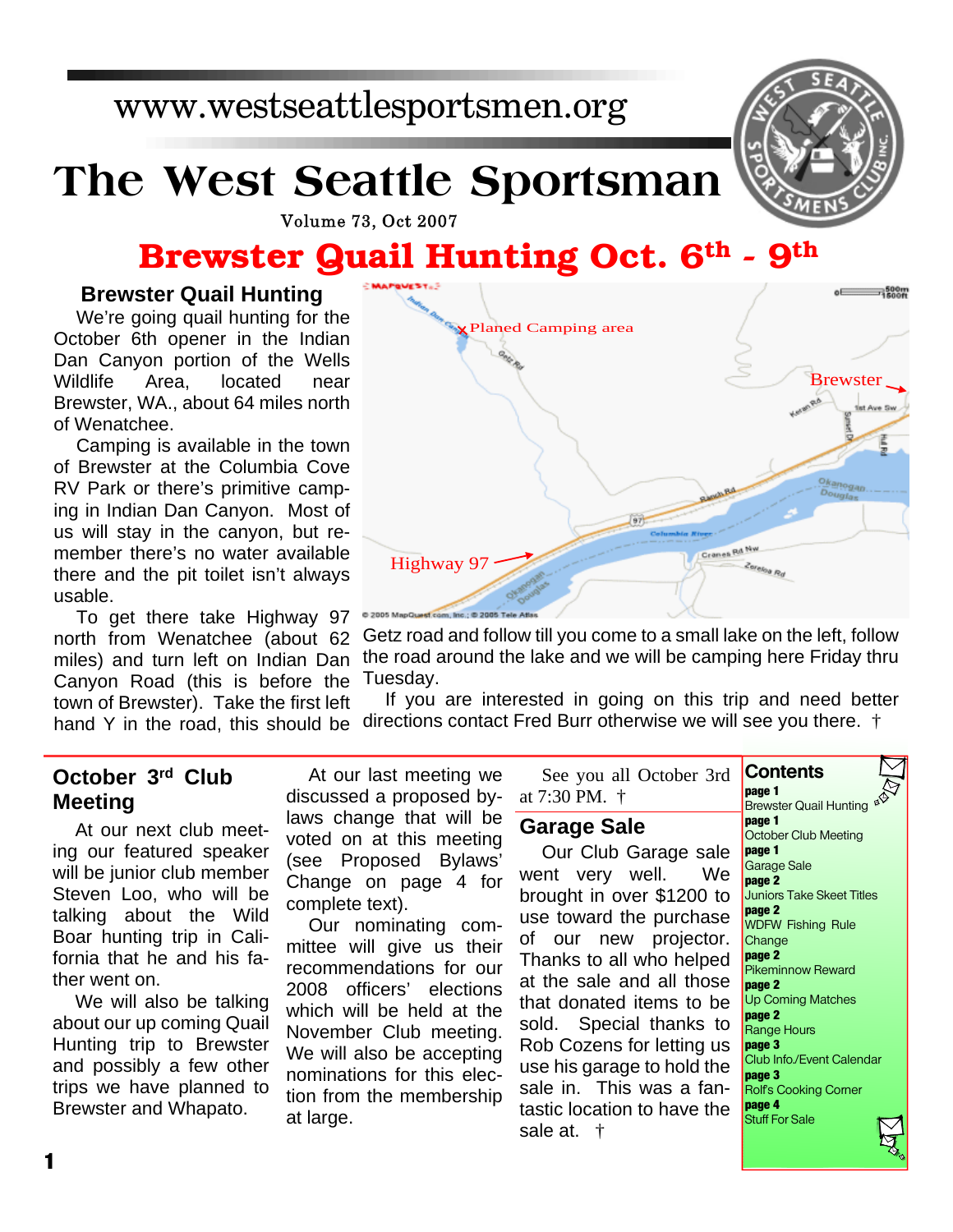#### **Junior Members Win State Skeet Titles**

second time Stephanie has won Humptulips River Two club junior members Stephanie Loo and Steven Loo competed in the "67<sup>th</sup> Washington Skeet Shooting Association Championships" held in Spokane, WA, July  $27<sup>th</sup> - 29<sup>th</sup>$ . The competition was three days of shooting with 600 registered targets by NSSA in all four shotgun gauges and doubles. You have to qualify to shoot the state match by shooting 500 registered targets in competition during the year prior to the state shoot. Steven won 'Junior Division State Champion' and Stephanie won 'Sub-Junior Division State Champion' (Sub-Junior is 14 and under and Junior is under 18). They also won several 'sub divisions' events. This is the the title (her first win was in ven.

To the right is a photo of Steven and Stephanie with their state perpetual trophies. Also pictured is their Grandfather Al Quon an avid skeet shooter and at the young age of 87 still shoots skeet twice a week and very well. Al won "A Class" several times throughout the



1960's. Congratulations to Stephanie and Steven in their accomplishments! †

#### **WDFW FISHING RULE CHANGE**

Salmon fishing starts Oct. 1 on

Action: Opens a section of the 2004) and the first time for Ste- river to salmon fishing effective October 1.

> Location: Humptulips River from Ocean Beach Road (near Copalis Crossing) to the Highway 101 Bridge.

> Effective dates: October 1, 2007 through October 15, 2007

> Species affected: Hatchery coho Location: Humptulips River from Ocean Beach Road (near Copalis Crossing) to Hwy 101 Bridge.

#### **Up coming Small bore & Air Matches**

| Oct 13        | <b>West Seattle</b> | Pistol-Air (9 AM) & Standard (Noon)        |
|---------------|---------------------|--------------------------------------------|
| Nov 3-4       | Olympia             | State Indoor Int'l 3-P Championship (West) |
| Nov 10        | <b>West Seattle</b> | Pistol-Air (9 AM) & Standard (Noon)        |
| <b>Nov 17</b> | Puyallup            | JORC (West)                                |
| Dec 8         | Olympia             | JOARC (West)                               |
| Dec 8-9       | <b>West Seattle</b> | <b>USA Shooting Match</b>                  |
| Jan 12        | <b>West Seattle</b> | Pistol-Air (9 AM) & Standard (Noon)        |
| Feb 15-16     | <b>West Seattle</b> | <b>NRA Sectional</b>                       |
| Mar 8         | <b>West Seattle</b> | Pistol-Air (9 AM) & Standard (Noon)        |
| Apr 12        | <b>West Seattle</b> | Pistol-Air (9 AM) & Standard (Noon)        |
|               |                     |                                            |

Volume 73, Oct 2007

Reasons for action: This emergency rule is necessary to correspond with the original intent developed through North of Falcon.

Other information: Daily limit 6 hatchery coho of which no more than 2 may be adult hatchery coho. Release adult Chinook, wild adult coho and chum. Bait prohibited. Night closure and single point barbless hooks required. Closed for Game Fish.

Information contact: Region 6, (360) 249-4628. †

#### **Pikeminnow Reward Fishery**

Pikeminnow reward fishery extended through Oct. 14.

OLYMPIA - Anglers fishing for northern pikeminnow on the Columbia and Snake rivers will have two additional weeks to redeem their catch for cash rewards at registration stations staffed by the Washington Department of Fish and Wildlife (WDFW).

High catch rates in recent weeks have persuaded department officials to extend the reward fishery - designed to reduce the number of northern pikeminnow in both river systems - through Oct. 14, said Eric Winther, WDFW project leader. Northern pikeminnow are voracious predators of young salmon.

"Our mission is to remove a portion of the largest northern pikeminnow from these waters, and fishing is very good right now," Winther said. "That's why we're extending the reward period."

Depending on how many they catch, anglers participating in the program earn \$4 to \$8 for each northern pikeminnow measuring at least 9 *Continued on page 3*

#### **Range Hours and Activity**

Monday - Small Bore - 6 PM Tuesday - Air Pistol - 6 PM Wednesday - Juniors - Call Fred Burr at 206-935-4883 for information. Cost: Adult members \$2.00, nonmembers \$4.00, Juniors \$1.00.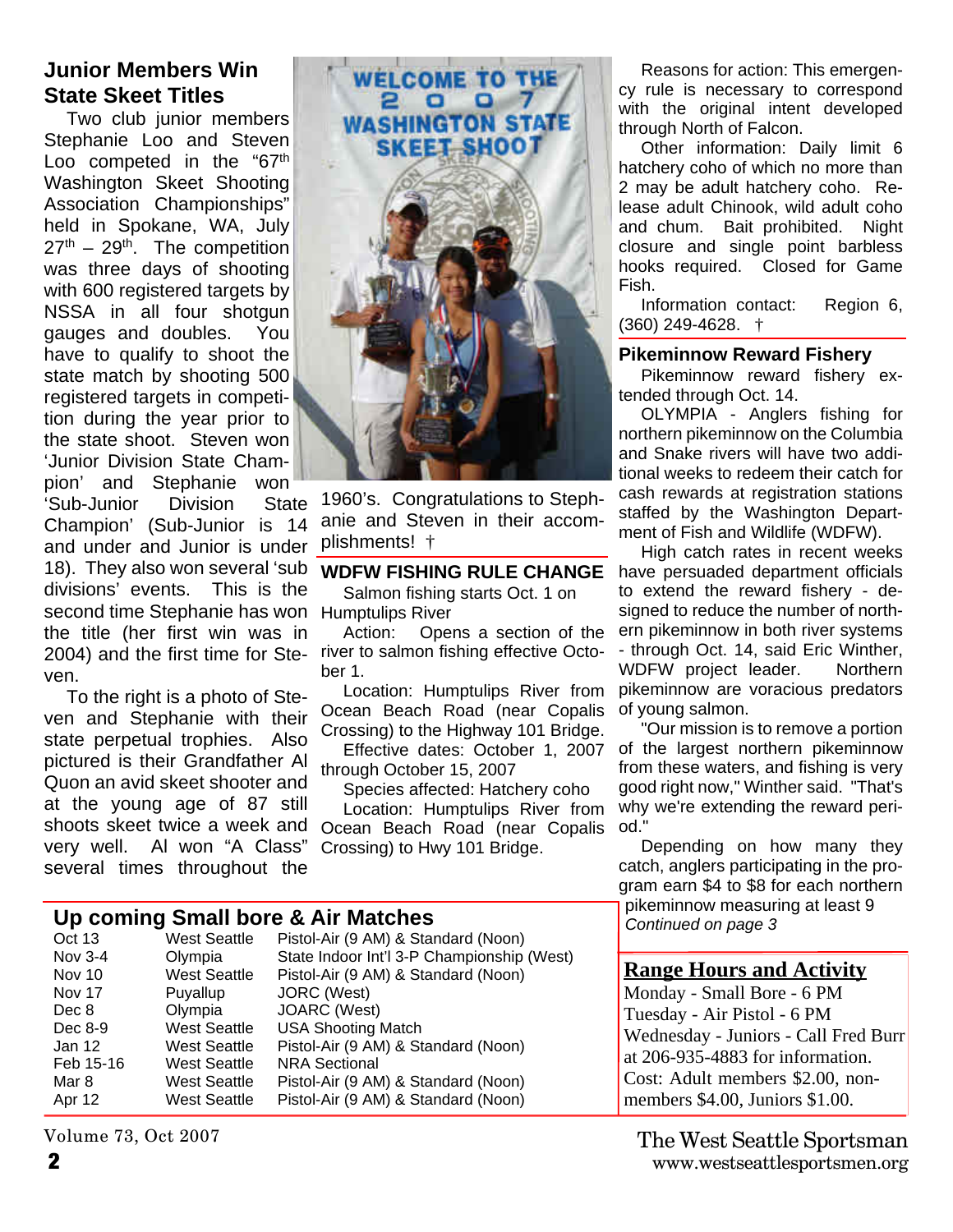#### **The West Seattle Sportsmen's Club Sponsors of the Roger Dahl Rifle Training Range**

| President – Greg Boyd      | 20  |
|----------------------------|-----|
| Vice Pres. - Roz Mascio    | 20  |
| Secretary - Tony Olszewski | 42. |
| Treasurer – Fred Burr      | 20  |
| Rec. Sec. – Richard George |     |

President – Greg Boyd 206-965-9629 Rolf Erickson Fred Burr 6-937-3614 Jerry Mascio 206-937-3614 5-226-5643 Cam Robison 206-431-8337 Frank Novito 6-935-4883

**OFFICERS TRUSTEES LIFE TIME MEMBERS**



Contact us at: info@westseattlesportsmen.org



www.seattlesportsmen.org **3**